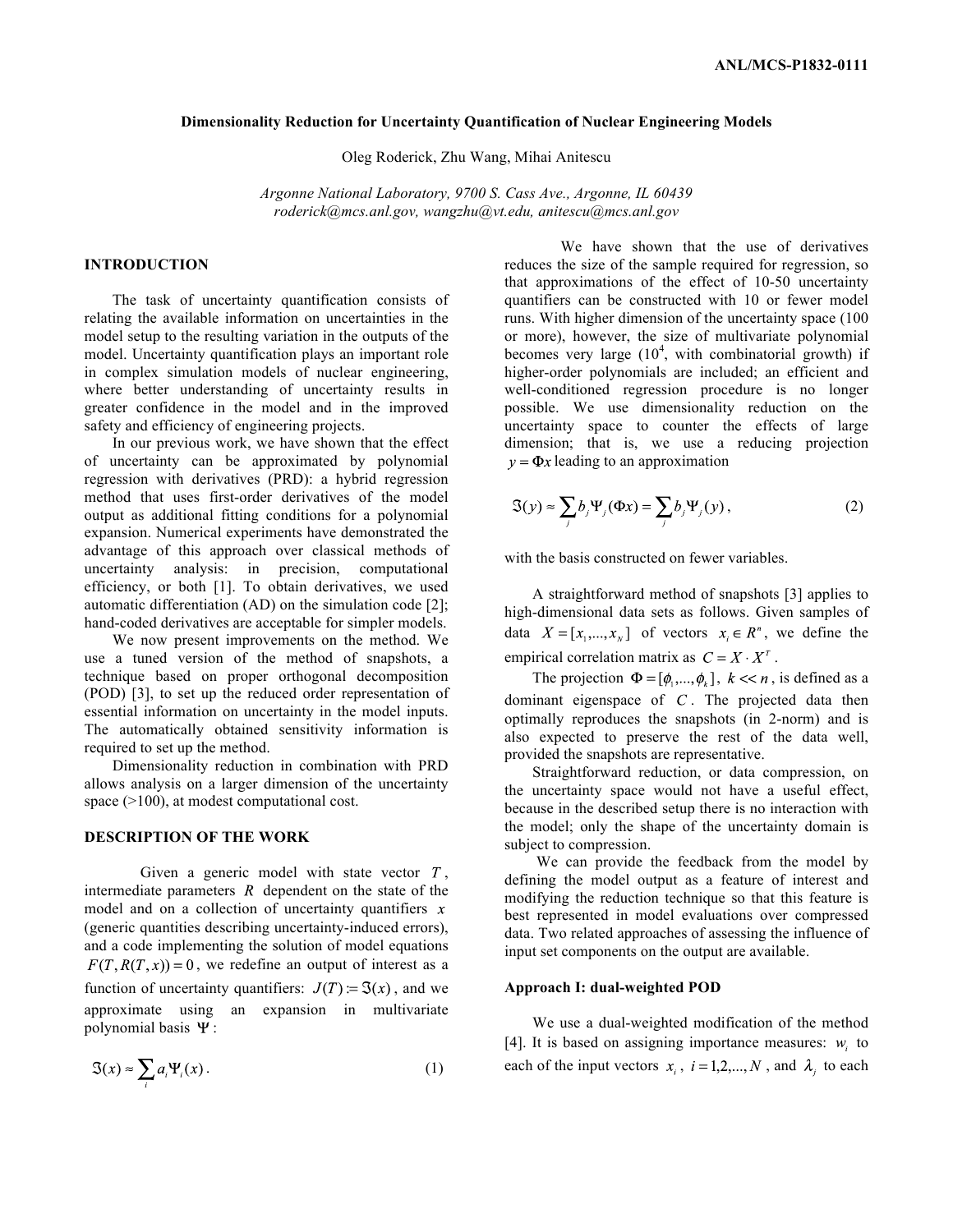individual uncertainty quantifier  $(x_i)$ ,  $j = 1, 2, ..., n$ . The weighted form of the correlation matrix is defined as

$$
C = diag(\lambda_i) \cdot X \cdot diag(w_i) \cdot X^T. \tag{3}
$$

We define the measures empirically: with derivative information already obtained, an effective scheme is

$$
w_i \approx E\left[\left|\frac{d\mathfrak{S}}{dx_i}\right|\right] \hspace{1mm}; \hspace{1mm} \lambda_j \approx 1 + const \cdot E\left[\frac{d\mathfrak{S}}{d(x_i)_j}\right]. \hspace{1mm} (4)
$$

### **Approach II: reduction by extraction of latent factors**

Suppose there exists a function  $f$  on a few variables such that

$$
\mathfrak{S}(x) = f(\beta_1 x, \beta_2 x, \dots, \beta_k x). \tag{5}
$$

Differentiation of (5) shows that

$$
span(\nabla_x \mathfrak{S}) \approx span(\beta_i). \tag{6}
$$

The projection  $\Phi = [\beta_1, ..., \beta_k]$  can then be chosen as the dominant eigenspace of the matrix that contains *gradients* of the output function at snapshot values.

In both approaches, the projected set of inputs is used to construct approximation (2) by PRD or by regression without derivative information.

#### **Applied Example**

We test the performance of the method on a simplified, three-dimensional, steady-state reactor core model with a simple heat transport description; the operational parameters chosen correspond to those of a sodium-cooled fast reactor core. The uncertainty is introduced into the dependencies of thermodynamic properties of reactor materials on temperature. We also take into account the discrepancies in the chemical composition of different fuel elements. We use a setup with 19 fuel pins; the dimension of uncertainty is 66. We choose the maximal fuel centerline temperature, measured in degrees Kelvin, as an output of interest.

## **RESULTS**

In Table 1 we compare the performance of different approximations of the output: linear approximation, PRD approximation using polynomials of up to second order, and PRD approximation on reduced uncertainty space using approaches I and II. We show the error mean and variance on a sample of 100 points, and the number of full model runs required to construct each approximation.

Dimensionality reduction on the uncertainty space allowed using higher-order polynomials on fewer variables and gained approximately an order of magnitude improvement in precision over PRD models, for lower computational cost. Approach II is empirically the best option so far.

| raoic 1. Comparison or approximation memous |            |            |        |
|---------------------------------------------|------------|------------|--------|
| Method                                      | Error mean | Error var. | # runs |
| Linear                                      | $-1.9045$  | 7.2376     |        |
| <b>PRD</b>                                  | $-0.2193$  | 1.2588     | 68     |
| Reduced PRD, I                              | $-0.0148$  | 0.4864     | 14     |
| Reduced PRD, II                             | $-0.0123$  | 0.0878     | 14     |

Table 1. Comparison of approximation methods

With the use of advanced sampling techniques and development of error models for both PRD and POD, the results may be improved further. We note the relationship of this study with ongoing work in Gaussian-based statistical models of uncertainty that use PRD approximations as the mean of an unknown distribution [4].

Our current direction of work is to apply model reduction to automatically extracted parts of model equations, to be able to obtain sensitivity information and construct PRD approximations for high-resolution models that require extreme-scale computational resources. We hope to provide more details in our upcoming larger publication.

#### **ACKNOWLEDGMENTS**

This work was supported by the Office of Advanced Scientific Computing Research, Office of Science, U.S. Department of Energy, under Contract DE-AC02- 06CH11357.

1. O. RODERICK, M. ANITESCU, and P. FISCHER, "Polynomial regression approaches using derivative information for uncertainty quantification," Nuclear Science and Engineering, 164(2): 122-138 (2010).

2. M. ALEXE, O. RODERICK, J. UTKE, M. ANITESCU, P. HOVLAND, and T. FANNING, "Automatic differentiation of codes in nuclear engineering applications," Tech. Rep. ANL/MCS-310 Argonne (2009).

3. S. VOLKWEIN, "Proper orthogonal decomposition: applications in optimization and control" CEA-EDF-INRIA Numerical Analysis Summer School (2007).

4. D. DAESCU and I. NAVON, "A dual-weighted approach to order reduction in 4dvar data assimilation" Monthly Weather Review, 136: 1026-1041 (2008).

5. B. LOCKWOOD and M. ANITESCU, "Gradientenhanced universal Kriging for uncertainty propagation", Preprint ANL/MCS-P1808-1110 (2011).